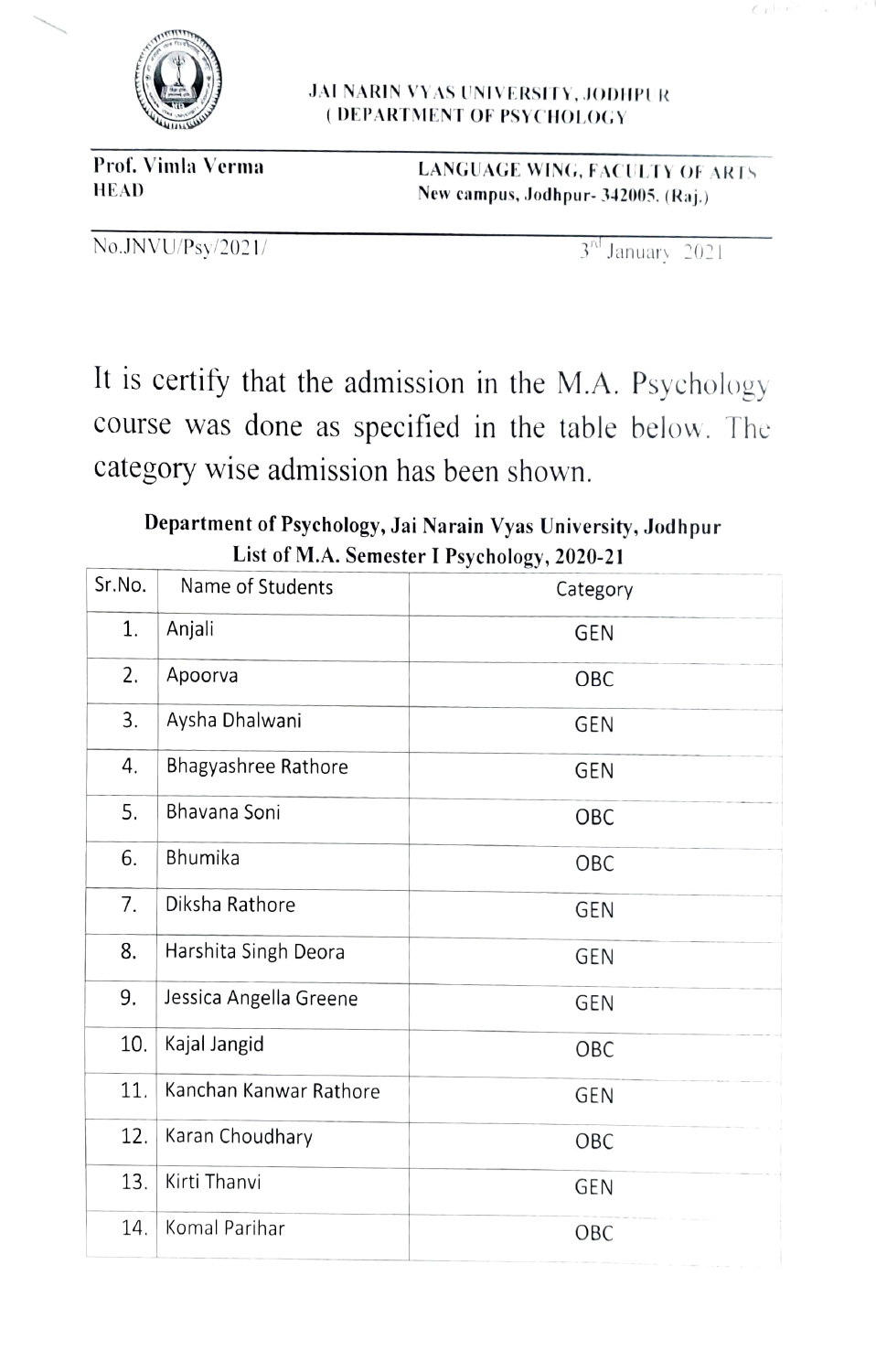| 15. | Mahesh Choudhary        | OBC        |
|-----|-------------------------|------------|
| 16. | Mahipal                 | SC         |
| 17. | Manohar Singh           | OBC        |
| 18. | Mitasha Meena           | ST         |
| 19. | Mohit                   | OBC        |
| 20. | Pallavi Sen             | OBC        |
| 21. | Parul Sharma            | <b>GEN</b> |
| 22. | Pooja Parihar           | OBC        |
| 23. | Prabhsajan Singh Sandhu | GEN        |
| 24. | Prabhu Prakash          | <b>GEN</b> |
| 25. | Rashmi Singh            | <b>GEN</b> |
| 26. | Renu Kanwar             | <b>GEN</b> |
| 27. | Renu Morya              | SC         |
| 28. | Ridhi Gothi             | <b>GEN</b> |
| 29. | Ruksar                  | OBC        |
| 30. | Rupesh Kumar Tanwar     | SC         |
| 31. | Saroj Kanwar            | GEN        |
| 32. | Shafali                 | SC         |
| 33. | Shakti Singh            | <b>GEN</b> |
| 34. | <b>Taneraw Singh</b>    | <b>GEN</b> |

 $\checkmark$ 

 $\overline{1}$ 

Professor & Head Professor of Psychology epartment of Library, Jodhpur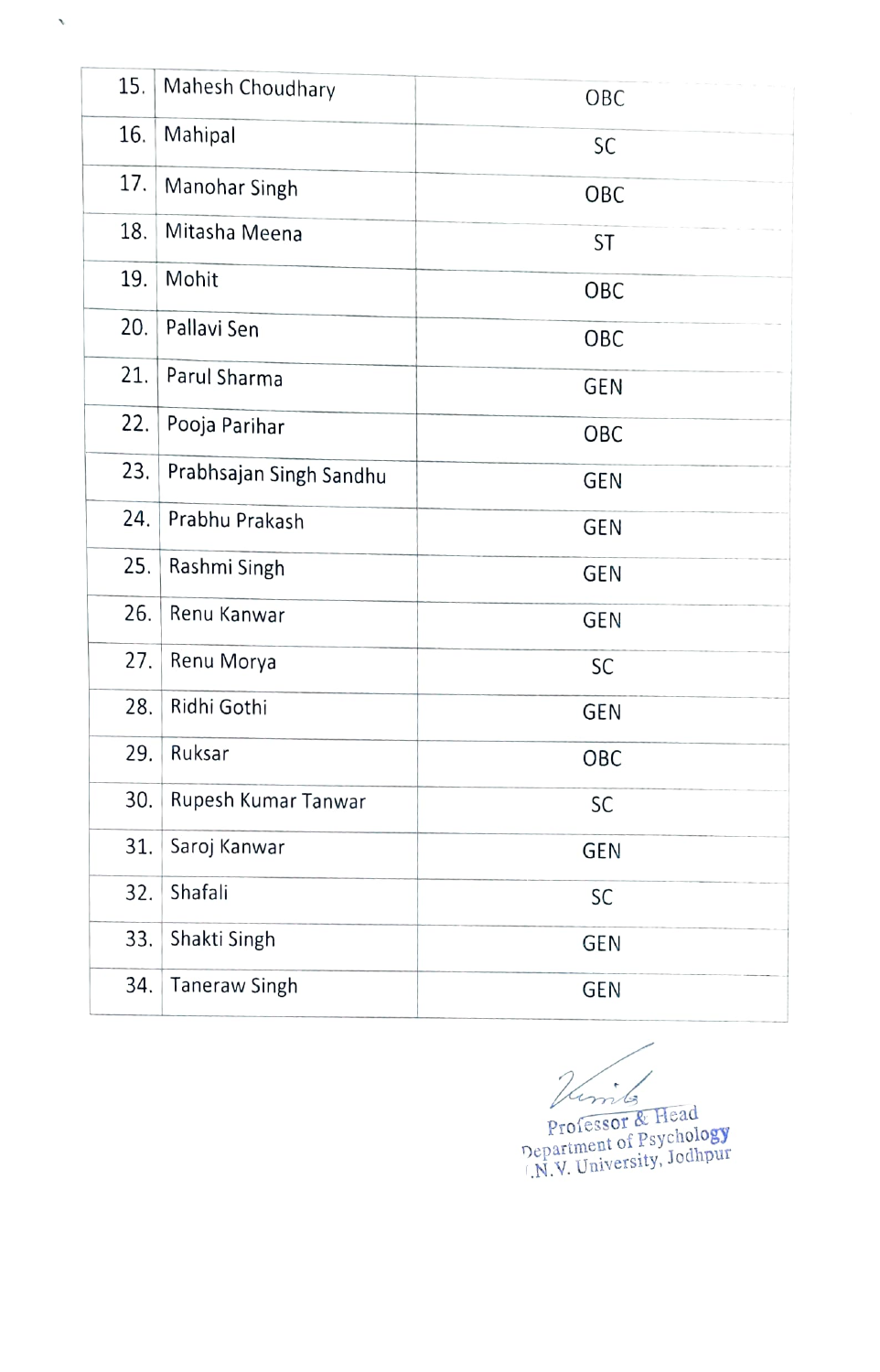## Department of Psychology, Jai Narain Vyas University, Jodhpur List of M.A. Semester I Psychology, 2021-22

| Sr.No. | Name of Students        | Category   |
|--------|-------------------------|------------|
| 1.     | Priyadarshni Solanki    | <b>GEN</b> |
| 2.     | Sidhi Gothi             | <b>GEN</b> |
| 3.     | Tarunima Kanwar         | <b>GEN</b> |
| 4.     | Jyoti Rajpurohit        | <b>GEN</b> |
| 5.     | Tejaswini Ranawat       | <b>GEN</b> |
| 6.     | Gunjan Siyota           | OBC        |
| 7.     | Harshita Bhati          | <b>GEN</b> |
| 8.     | Bhawani Singh           | <b>GEN</b> |
| 9.     | Ranjana Nirwan          | <b>GEN</b> |
|        | 10. Pradeep Singh       | <b>GEN</b> |
|        | 11. Swati Mahecha       | OBC        |
|        | 12. Rawal Pratap Singh  | <b>GEN</b> |
|        | 13. Digvijay Singh      | <b>GEN</b> |
|        | 14. Panna Ram Choudhary | OBC        |
|        | 15. Neelam Kanwar       | <b>GEN</b> |
|        | 16. Khushwant Gehlot    | OBC        |
|        | 17. Neha Chouhan        | OBC        |
|        | 18. Khushbu Solanki     | <b>GEN</b> |
|        | 19. Ramesh Kumar        | <b>SC</b>  |
|        | 20. Bhawna Bhati        | <b>GEN</b> |
|        | 21. Ashok Kumar         | <b>GEN</b> |
|        | 22. Lalit Sharma        | <b>GEN</b> |